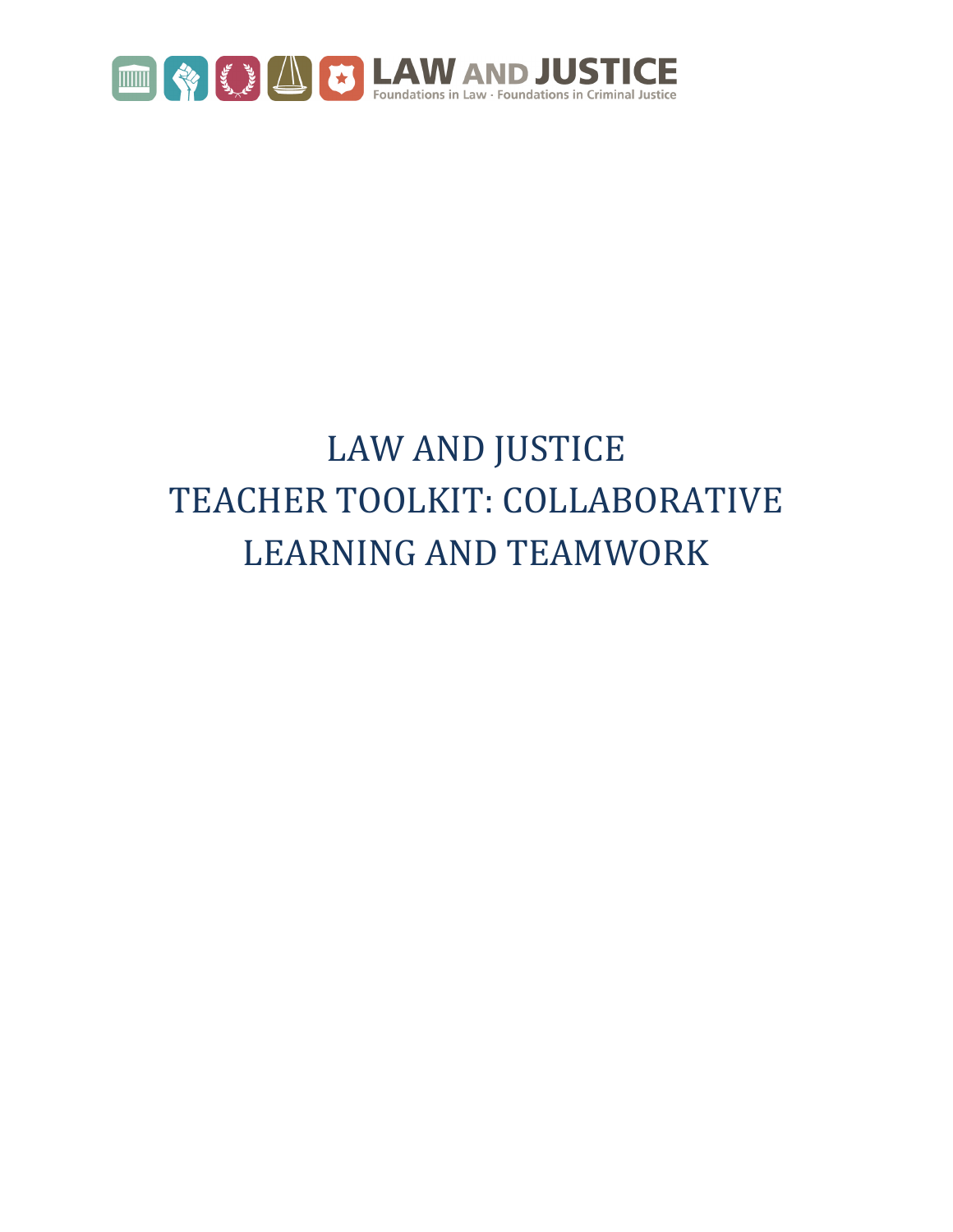

Collaborative learning and teamwork are central to the Law and Justice curriculum. Practitioners in the fields of law and law enforcement have identified collaboration and interpersonal skills as essential to their work in a variety of settings and toward a variety of purposes. The fact that people are more productive and efficient when working toward the achievement of common goals has been well-established through a broad range of research studies. The advantages of effective collaboration are even more relevant in law and law enforcement, which are founded on a belief that the social contract requires us to be responsible for one another as well as for ourselves. This curriculum is designed to establish the conditions for successful group work, and to name and teach specific personal and interpersonal skills that are essential to working effectively with others.

Before collaborative work can be successful, several elements must be in place. Most teachers and students have experienced the frustrations of unsuccessful group work at some point. All too often, group work is conducted for its own sake, with no identified purpose and no accountability for individual contributions. While the curriculum sometimes refers to student "groups" when students work together for brief periods on short-term assignments, students are considered to be in *teams* when their work is of a longer duration. In teams, they are assigned specific roles to meet common goals, work together to contribute to decisions, and develop a product. The following five elements are essential to successful cooperative learning experiences:

- 1. Students understand why they are working together and what they need from one another to be successful
- 2. Students work together, face to face
- 3. Students are clear on their personal responsibilities in accomplishing the group's goals
- 4. Students are taught group skills
- 5. Groups regularly reflect on how well they are functioningi

The Law and Justice curriculum is designed to ensure that each of these five elements is explicitly embedded into daily classroom instruction. The curriculum provides resources on forming and facilitating student teams, group management techniques, and means for assessing both team products and processes. Teachers also receive tools for troubleshooting common difficulties, such as large team size and interpersonal conflicts. In addition, teachers can and should use their personal expertise, experience, and familiarity with their students to inform the creation of student teams.

Once these elements are in place, specific personal and interpersonal skills should be taught and assessed in a classroom context in order to provide the conditions for successful student learning. Students and teachers are not necessarily born with an innate ability to work well with others. The skills essential to effective team functioning can and should be taught explicitly, just as the skills of, for example, decoding unfamiliar text and interviewing are taught and assessed. The Law and Justice curriculum provides instruction for teaching and assessing the following skills: